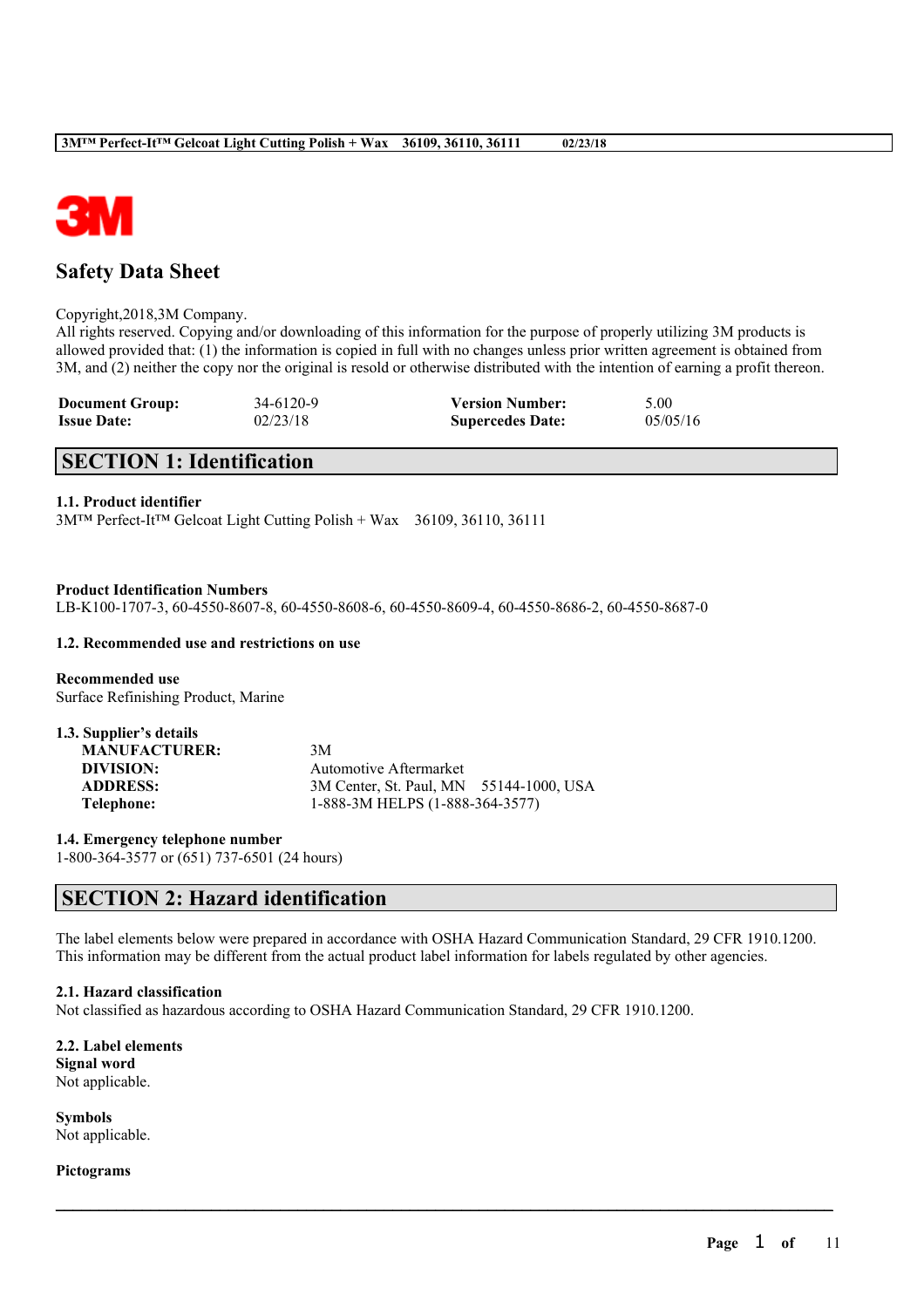Not applicable.

3% of the mixture consists of ingredients of unknown acute oral toxicity. 3% of the mixture consists of ingredients of unknown acute dermal toxicity.

# **SECTION 3: Composition/information on ingredients**

| Ingredient                               | <b>C.A.S. No.</b> | $\%$ by Wt                   |
|------------------------------------------|-------------------|------------------------------|
| Water                                    | 7732-18-5         | 60 Trade Secret *<br>$30 -$  |
| Aluminum Oxide                           | 1344-28-1         | 30 Trade Secret *<br>$10 -$  |
| Hydrotreated Light Petroleum Distillates | 64742-47-8        | 10 - 30 Trade Secret *       |
| Polyethylene Glycol Sorbitan Monooleate  | 9005-65-6         | 3 - 7 Trade Secret *         |
| Poly(Dimethylsiloxane)                   | 63148-62-9        | - 5 Trade Secret *           |
| Amino Alkyl Polysiloxane                 | Trade Secret*     | 1 - 5 Trade Secret *         |
| Glycerin                                 | $56 - 81 - 5$     | 1.5 Trade Secret *<br>0.5    |
| Polyethylene-Polypropylene Glycol        | $9003 - 11 - 6$   | $0.5 - 1.5$ Trade Secret $*$ |
| Formaldehyde                             | $50-00-0$         | $\leq$ 1                     |

Any remaining components do not contribute to the hazards of this material.

\*The specific chemical identity and/or exact percentage (concentration) of this composition has been withheld as a trade secret.

# **SECTION 4: First aid measures**

#### **4.1. Description of first aid measures**

#### **Inhalation:**

Remove person to fresh air. If you feel unwell, get medical attention.

#### **Skin Contact:**

Wash with soap and water. If signs/symptoms develop, get medical attention.

#### **Eye Contact:**

Flush with large amounts of water. Remove contact lenses if easy to do. Continue rinsing. If signs/symptoms persist, get medical attention.

 $\mathcal{L}_\mathcal{L} = \mathcal{L}_\mathcal{L} = \mathcal{L}_\mathcal{L} = \mathcal{L}_\mathcal{L} = \mathcal{L}_\mathcal{L} = \mathcal{L}_\mathcal{L} = \mathcal{L}_\mathcal{L} = \mathcal{L}_\mathcal{L} = \mathcal{L}_\mathcal{L} = \mathcal{L}_\mathcal{L} = \mathcal{L}_\mathcal{L} = \mathcal{L}_\mathcal{L} = \mathcal{L}_\mathcal{L} = \mathcal{L}_\mathcal{L} = \mathcal{L}_\mathcal{L} = \mathcal{L}_\mathcal{L} = \mathcal{L}_\mathcal{L}$ 

#### **If Swallowed:**

Rinse mouth. If you feel unwell, get medical attention.

## **4.2. Most important symptoms and effects, both acute and delayed**

See Section 11.1. Information on toxicological effects.

# **4.3. Indication of any immediate medical attention and special treatment required**

Not applicable

# **SECTION 5: Fire-fighting measures**

#### **5.1. Suitable extinguishing media**

Material will not burn. Use a fire fighting agent suitable for the surrounding fire.

# **5.2. Special hazards arising from the substance or mixture**

None inherent in this product.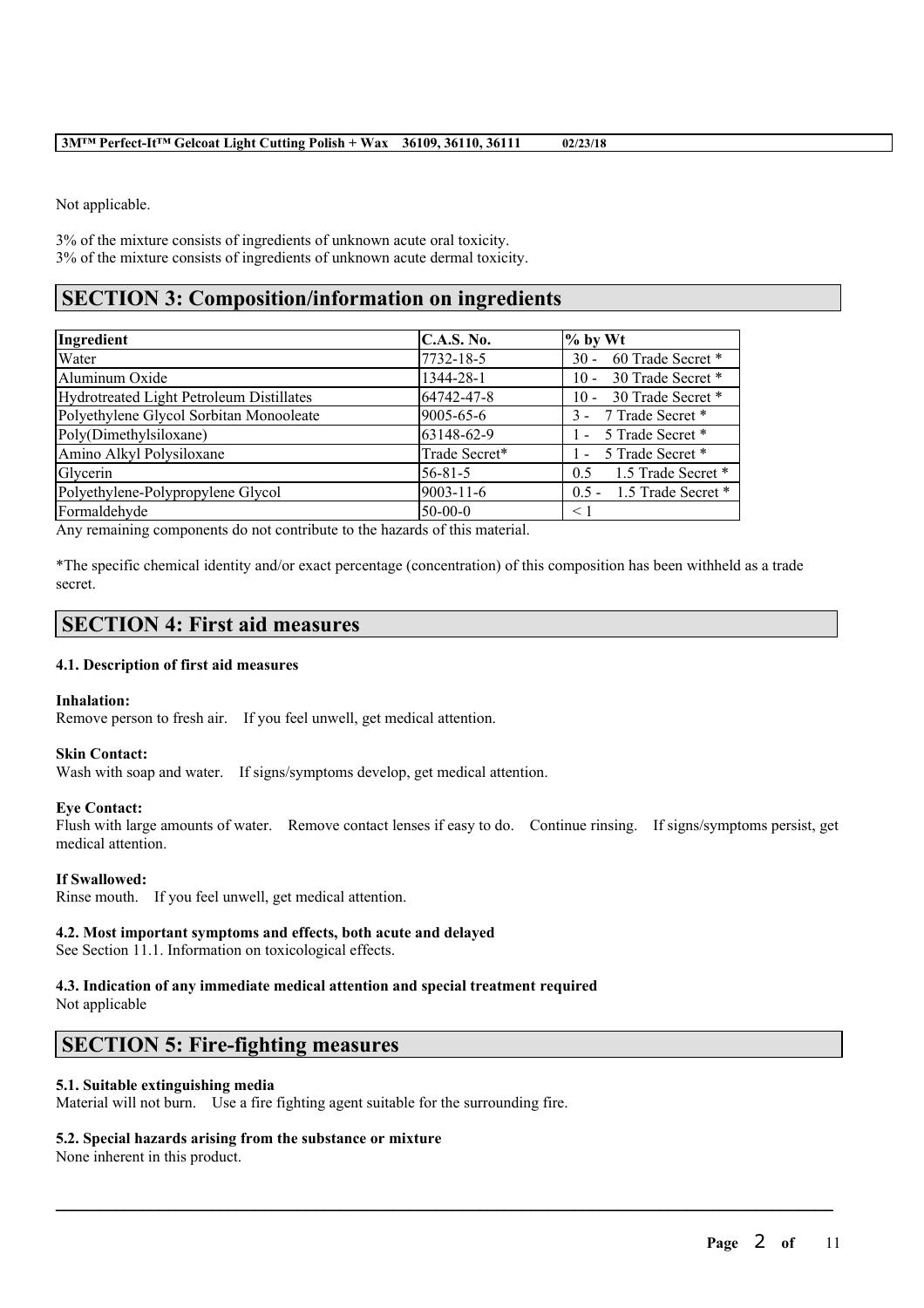**Hazardous Decomposition or By-Products**

**Substance Condition** Carbon monoxide During Combustion

Carbon dioxide During Combustion

## **5.3. Special protective actions for fire-fighters**

No special protective actions for fire-fighters are anticipated.

# **SECTION 6: Accidental release measures**

# **6.1. Personal precautions, protective equipment and emergency procedures**

Evacuate area. Ventilate the area with fresh air. For large spill, or spills in confined spaces, provide mechanical ventilation to disperse or exhaust vapors, in accordance with good industrial hygiene practice. Refer to other sections of this SDS for information regarding physical and health hazards, respiratory protection, ventilation, and personal protective equipment.

# **6.2. Environmental precautions**

Avoid release to the environment. For larger spills, cover drains and build dikes to prevent entry into sewer systems or bodies of water.

# **6.3. Methods and material for containment and cleaning up**

Working from around the edges of the spill inward, cover with bentonite, vermiculite, or commercially available inorganic absorbent material. Mix in sufficient absorbent until it appears dry. Remember, adding an absorbent material does not remove a physical, health, or environmental hazard. Collect as much of the spilled material as possible. Place in a closed container approved for transportation by appropriate authorities. Seal the container. Dispose of collected material as soon as possible in accordance with applicable local/regional/national/international regulations.

# **SECTION 7: Handling and storage**

# **7.1. Precautions for safe handling**

Keep out of reach of children. Avoid breathing dust/fume/gas/mist/vapors/spray. Do not eat, drink or smoke when using this product. Wash thoroughly after handling. Avoid release to the environment.

## **7.2. Conditions for safe storage including any incompatibilities**

No special storage requirements.

# **SECTION 8: Exposure controls/personal protection**

## **8.1. Control parameters**

## **Occupational exposure limits**

If a component is disclosed in section 3 but does not appear in the table below, an occupational exposure limit is not available for the component.

| Ingredient                    | <b>C.A.S. No.</b> | Agency      | Limit type                 | <b>Additional Comments</b> |
|-------------------------------|-------------------|-------------|----------------------------|----------------------------|
| Aluminum, insoluble compounds | 1344-28-1         | ACGIH       | TWA(respirable fraction):1 | A4: Not class. as human    |
|                               |                   |             | mg/m3                      | carcin                     |
| Aluminum Oxide                | 1344-28-1         | IOSHA       | TWA(as total dust): $15$   |                            |
|                               |                   |             | mg/m3;TWA(respirable       |                            |
|                               |                   |             | fraction):5 mg/m3          |                            |
| Formaldehyde                  | $50-00-0$         | <b>OSHA</b> | TWA:0.75 ppm;STEL:2 ppm    | 29 CFR 1910.1048           |
| Formaldehyde                  | $50-00-0$         | ACGIH_      | TWA:0.1 ppm;STEL:0.3 ppm   | A1: Confirmed human        |
|                               |                   |             |                            | carcin                     |
|                               |                   |             |                            | Dermal/Respiratory         |
|                               |                   |             |                            | Sensitizer                 |
|                               |                   |             |                            |                            |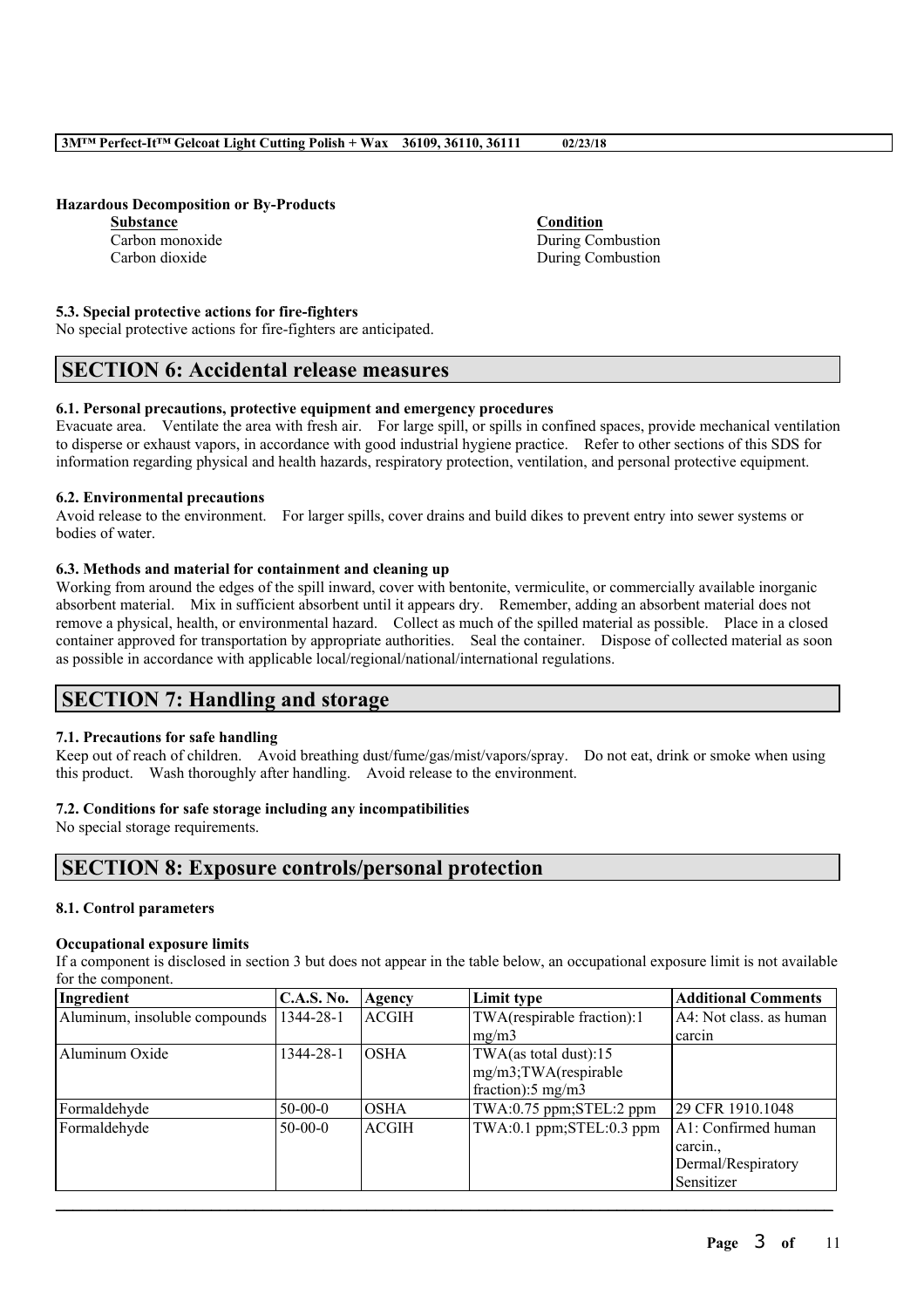| Glycerin             | 56-81-5           | IOSHA | TWA(as total dust):15                           |                      |
|----------------------|-------------------|-------|-------------------------------------------------|----------------------|
|                      |                   |       | $mg/m3$ ; TWA(respirable                        |                      |
|                      |                   |       | $frac{1}{2}$ fraction: 5 mg/m3                  |                      |
| Naphtha              | 164742-47-8 IOSHA |       | $\text{TWA}:400 \text{ mg/m3}(100 \text{ ppm})$ |                      |
| Kerosine (petroleum) | 64742-47-8 ACGIH  |       | TWA(as total hydrocarbon                        | A3: Confirmed animal |
|                      |                   |       | vapor, non-aerosol):200                         | carcin SKIN          |
|                      |                   |       | $\text{Im} \Omega / \text{m}$                   |                      |

ACGIH : American Conference of Governmental Industrial Hygienists

AIHA : American Industrial Hygiene Association

CMRG : Chemical Manufacturer's Recommended Guidelines OSHA : United States Department of Labor - Occupational Safety and Health Administration

TWA: Time-Weighted-Average

STEL: Short Term Exposure Limit

CEIL: Ceiling

### **8.2. Exposure controls**

## **8.2.1. Engineering controls**

Use general dilution ventilation and/or local exhaust ventilation to control airborne exposures to below relevant Exposure Limits and/or control dust/fume/gas/mist/vapors/spray. If ventilation is not adequate, use respiratory protection equipment.

## **8.2.2. Personal protective equipment (PPE)**

## **Eye/face protection**

Select and use eye/face protection to prevent contact based on the results of an exposure assessment. The following eye/face protection(s) are recommended:

Safety Glasses with side shields

## **Skin/hand protection**

Select and use gloves and/or protective clothing approved to relevant local standards to prevent skin contact based on the results of an exposure assessment. Selection should be based on use factors such as exposure levels, concentration of the substance or mixture, frequency and duration, physical challenges such as temperature extremes, and other use conditions. Consult with your glove and/or protective clothing manufacturer for selection of appropriate compatible gloves/protective clothing. Note: Nitrile gloves may be worn over polymer laminate gloves to improve dexterity. Gloves made from the following material(s) are recommended: Polymer laminate

## **Respiratory protection**

An exposure assessment may be needed to decide if a respirator is required. If a respirator is needed, use respirators as part of a full respiratory protection program. Based on the results of the exposure assessment, select from the following respirator type(s) to reduce inhalation exposure:

 $\mathcal{L}_\mathcal{L} = \mathcal{L}_\mathcal{L} = \mathcal{L}_\mathcal{L} = \mathcal{L}_\mathcal{L} = \mathcal{L}_\mathcal{L} = \mathcal{L}_\mathcal{L} = \mathcal{L}_\mathcal{L} = \mathcal{L}_\mathcal{L} = \mathcal{L}_\mathcal{L} = \mathcal{L}_\mathcal{L} = \mathcal{L}_\mathcal{L} = \mathcal{L}_\mathcal{L} = \mathcal{L}_\mathcal{L} = \mathcal{L}_\mathcal{L} = \mathcal{L}_\mathcal{L} = \mathcal{L}_\mathcal{L} = \mathcal{L}_\mathcal{L}$ 

Half facepiece or full facepiece air-purifying respirator suitable for organic vapors and particulates

For questions about suitability for a specific application, consult with your respirator manufacturer.

# **SECTION 9: Physical and chemical properties**

#### **9.1. Information on basic physical and chemical properties**

| <b>General Physical Form:</b>  | Liquid                                |
|--------------------------------|---------------------------------------|
| <b>Specific Physical Form:</b> | Gel                                   |
| Odor, Color, Grade:            | White liquid with slight solvent odor |
| Odor threshold                 | No Data Available                     |
| рH                             | $8 - 92$                              |
| <b>Melting point</b>           | No Data Available                     |
| <b>Boiling Point</b>           | No Data Available                     |
|                                |                                       |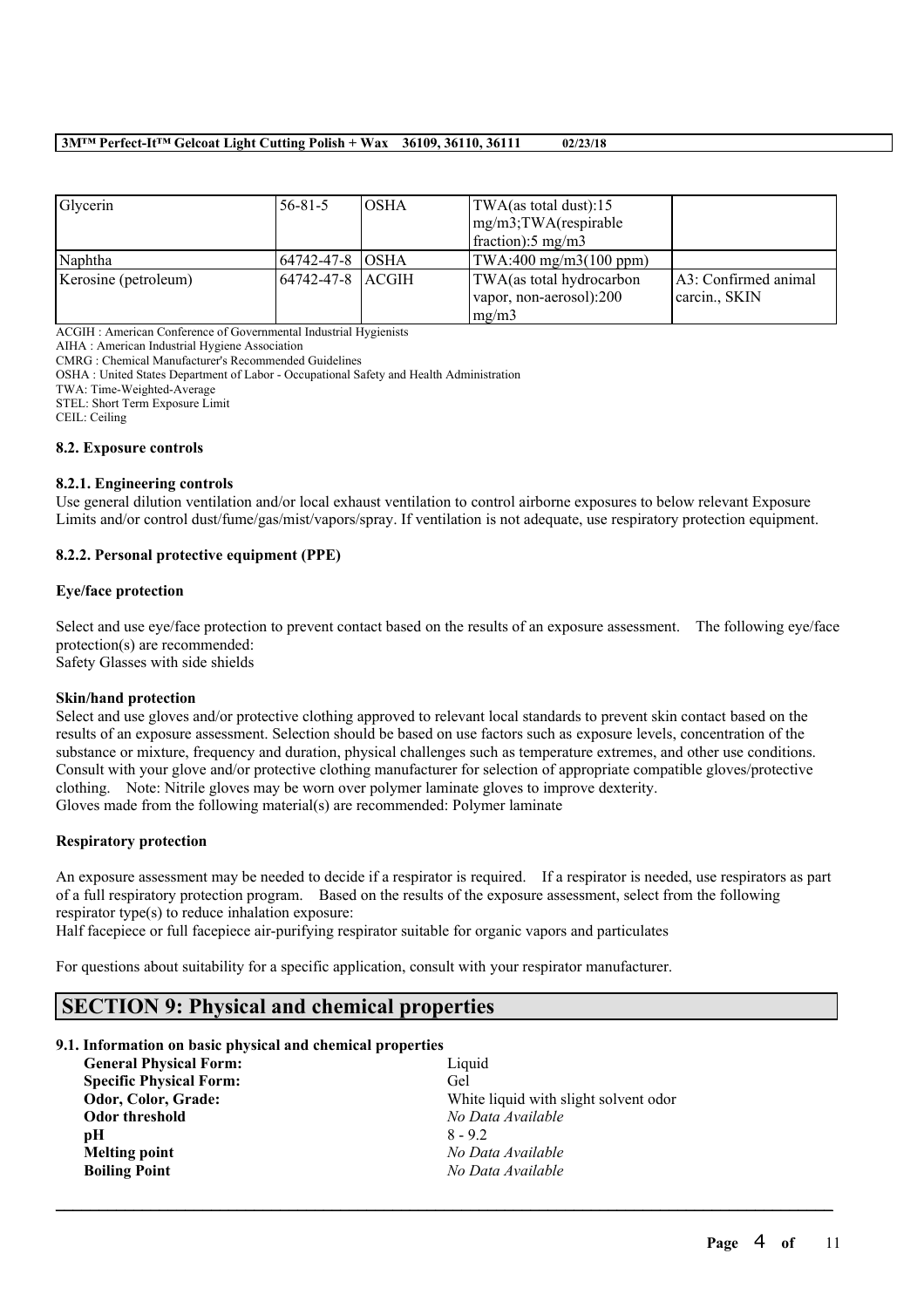| <b>Flash Point</b>                        | No flash point                                                   |
|-------------------------------------------|------------------------------------------------------------------|
| <b>Evaporation rate</b>                   | No Data Available                                                |
| Flammability (solid, gas)                 | Not Applicable                                                   |
| <b>Flammable Limits(LEL)</b>              | No Data Available                                                |
| <b>Flammable Limits(UEL)</b>              | No Data Available                                                |
| <b>Vapor Pressure</b>                     | No Data Available                                                |
| <b>Vapor Density</b>                      | No Data Available                                                |
| <b>Density</b>                            | $8.94 - 9.34$ lb/gal                                             |
| <b>Specific Gravity</b>                   | 1.07 - 1.12 $[RefStd:WATER=1]$                                   |
| <b>Solubility in Water</b>                | No Data Available                                                |
| Solubility- non-water                     | No Data Available                                                |
| Partition coefficient: n-octanol/water    | No Data Available                                                |
| <b>Autoignition temperature</b>           | No Data Available                                                |
| <b>Decomposition temperature</b>          | No Data Available                                                |
| <b>Viscosity</b>                          | 20,000 - 75,000 centipoise [Test Method: Brookfield]             |
| <b>Hazardous Air Pollutants</b>           | $0\%$ weight                                                     |
| <b>Volatile Organic Compounds</b>         | 14.5 % weight [ <i>Test Method:calculated per CARB title 2</i> ] |
| <b>Percent volatile</b>                   | $71.2\%$ weight                                                  |
| <b>VOC Less H2O &amp; Exempt Solvents</b> | 417 g/l [Test Method: calculated SCAQMD rule 443.1]              |

# **SECTION 10: Stability and reactivity**

#### **10.1. Reactivity**

This material is considered to be non reactive under normal use conditions.

#### **10.2. Chemical stability**

Stable.

#### **10.3. Possibility of hazardous reactions**

Hazardous polymerization will not occur.

# **10.4. Conditions to avoid**

None known.

#### **10.5. Incompatible materials** None known.

#### **10.6. Hazardous decomposition products**

None known.

Refer to section 5.2 for hazardous decomposition products during combustion.

# **SECTION 11: Toxicological information**

The information below may not be consistent with the material classification in Section 2 if specific ingredient **classifications are mandated by a competent authority. In addition, toxicological data on ingredients may not be** reflected in the material classification and/or the signs and symptoms of exposure, because an ingredient may be present below the threshold for labeling, an ingredient may not be available for exposure, or the data may not be **relevant to the material as a whole.**

 $\mathcal{L}_\mathcal{L} = \mathcal{L}_\mathcal{L} = \mathcal{L}_\mathcal{L} = \mathcal{L}_\mathcal{L} = \mathcal{L}_\mathcal{L} = \mathcal{L}_\mathcal{L} = \mathcal{L}_\mathcal{L} = \mathcal{L}_\mathcal{L} = \mathcal{L}_\mathcal{L} = \mathcal{L}_\mathcal{L} = \mathcal{L}_\mathcal{L} = \mathcal{L}_\mathcal{L} = \mathcal{L}_\mathcal{L} = \mathcal{L}_\mathcal{L} = \mathcal{L}_\mathcal{L} = \mathcal{L}_\mathcal{L} = \mathcal{L}_\mathcal{L}$ 

#### **11.1. Information on Toxicological effects**

#### **Substance Condition**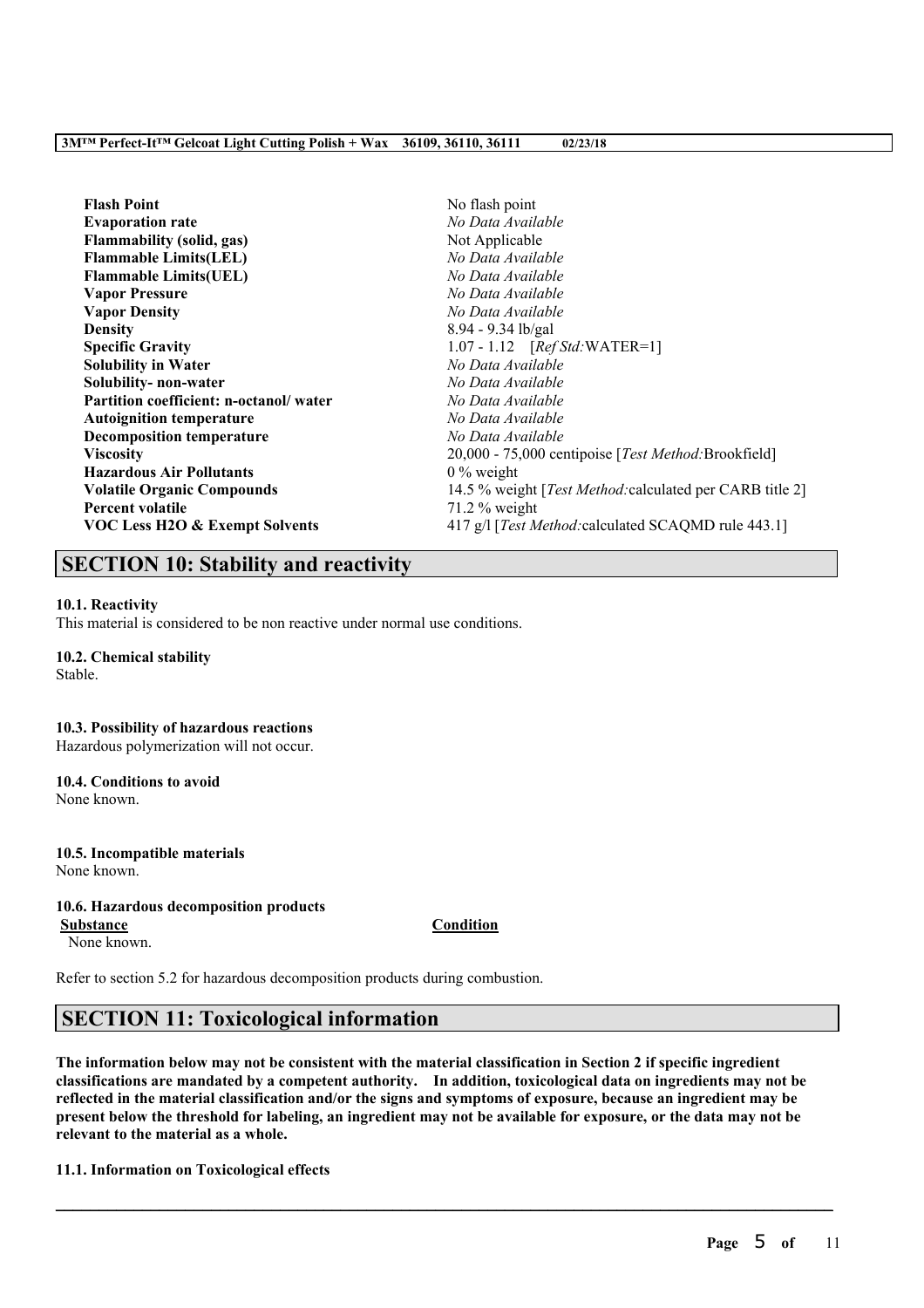#### **Signs and Symptoms of Exposure**

### Based on test data and/or information on the components, this material may produce the following health effects:

## **Inhalation:**

Respiratory Tract Irritation: Signs/symptoms may include cough, sneezing, nasal discharge, headache, hoarseness, and nose and throat pain.

## **Skin Contact:**

Mild Skin Irritation: Signs/symptoms may include localized redness, swelling, itching, and dryness.

#### **Eye Contact:**

Contact with the eyes during product use is not expected to result in significant irritation.

#### **Ingestion:**

Gastrointestinal Irritation: Signs/symptoms may include abdominal pain, stomach upset, nausea, vomiting and diarrhea.

#### **Carcinogenicity:**

| Ingredient   | CAS No.   | <b>Class Description</b>       | Regulation                                  |
|--------------|-----------|--------------------------------|---------------------------------------------|
| Formaldehyde | $50-00-0$ | Gro. 1: Carcinogenic to humans | International Agency for Research on Cancer |
| Formaldehyde | $50-00-0$ | IKnown human carcinogen        | National Toxicology Program Carcinogens     |
| Formaldehyde | $50-00-0$ | Cancer hazard                  | <b>IOSHA Carcinogens</b>                    |

#### **Toxicological Data**

If a component is disclosed in section 3 but does not appear in a table below, either no data are available for that endpoint or the data are not sufficient for classification.

## **Acute Toxicity**

| Name                                     | Route       | <b>Species</b> | Value                                             |
|------------------------------------------|-------------|----------------|---------------------------------------------------|
| Overall product                          | Dermal      |                | No data available; calculated $ATE > 5,000$ mg/kg |
| Overall product                          | Ingestion   |                | No data available; calculated $ATE > 5,000$ mg/kg |
| Aluminum Oxide                           | Dermal      |                | LD50 estimated to be $> 5,000$ mg/kg              |
| Aluminum Oxide                           | Inhalation- | Rat            | $LC50 > 2.3$ mg/l                                 |
|                                          | Dust/Mist   |                |                                                   |
|                                          | (4 hours)   |                |                                                   |
| Aluminum Oxide                           | Ingestion   | Rat            | $LD50 > 5,000$ mg/kg                              |
| Hydrotreated Light Petroleum Distillates | Dermal      | Rabbit         | $LD50 > 3,160$ mg/kg                              |
| Hydrotreated Light Petroleum Distillates | Inhalation- | Rat            | $LC50 > 3$ mg/l                                   |
|                                          | Dust/Mist   |                |                                                   |
|                                          | (4 hours)   |                |                                                   |
| Hydrotreated Light Petroleum Distillates | Ingestion   | Rat            | $LD50 > 5,000$ mg/kg                              |
| Polyethylene Glycol Sorbitan Monooleate  | Dermal      |                | LD50 estimated to be $> 5,000$ mg/kg              |
| Polyethylene Glycol Sorbitan Monooleate  | Ingestion   | Rat            | $LD50 > 38,000$ mg/kg                             |
| Poly(Dimethylsiloxane)                   | Dermal      | Rabbit         | $LD50 > 19,400$ mg/kg                             |
| Poly(Dimethylsiloxane)                   | Ingestion   | Rat            | $LD50 > 17,000$ mg/kg                             |
| Polyethylene-Polypropylene Glycol        | Dermal      | Professio      | LD50 estimated to be $> 5,000$ mg/kg              |
|                                          |             | nal            |                                                   |
|                                          |             | judgeme        |                                                   |
|                                          |             | nt             |                                                   |
| Polyethylene-Polypropylene Glycol        | Ingestion   | Rat            | LD50 5,700 mg/kg                                  |
| Glycerin                                 | Dermal      | Rabbit         | LD50 estimated to be $>$ 5,000 mg/kg              |
| Glycerin                                 | Ingestion   | Rat            | $LD50 > 5,000$ mg/kg                              |
| Formaldehyde                             | Dermal      | Rabbit         | LD50 $270$ mg/kg                                  |
| Formaldehyde                             | Inhalation- | Rat            | LC50 $470$ ppm                                    |
|                                          | Gas $(4)$   |                |                                                   |
|                                          | hours)      |                |                                                   |
| Formaldehyde                             | Ingestion   | Rat            | LD50<br>$800$ mg/kg                               |

 $\mathcal{L}_\mathcal{L} = \mathcal{L}_\mathcal{L} = \mathcal{L}_\mathcal{L} = \mathcal{L}_\mathcal{L} = \mathcal{L}_\mathcal{L} = \mathcal{L}_\mathcal{L} = \mathcal{L}_\mathcal{L} = \mathcal{L}_\mathcal{L} = \mathcal{L}_\mathcal{L} = \mathcal{L}_\mathcal{L} = \mathcal{L}_\mathcal{L} = \mathcal{L}_\mathcal{L} = \mathcal{L}_\mathcal{L} = \mathcal{L}_\mathcal{L} = \mathcal{L}_\mathcal{L} = \mathcal{L}_\mathcal{L} = \mathcal{L}_\mathcal{L}$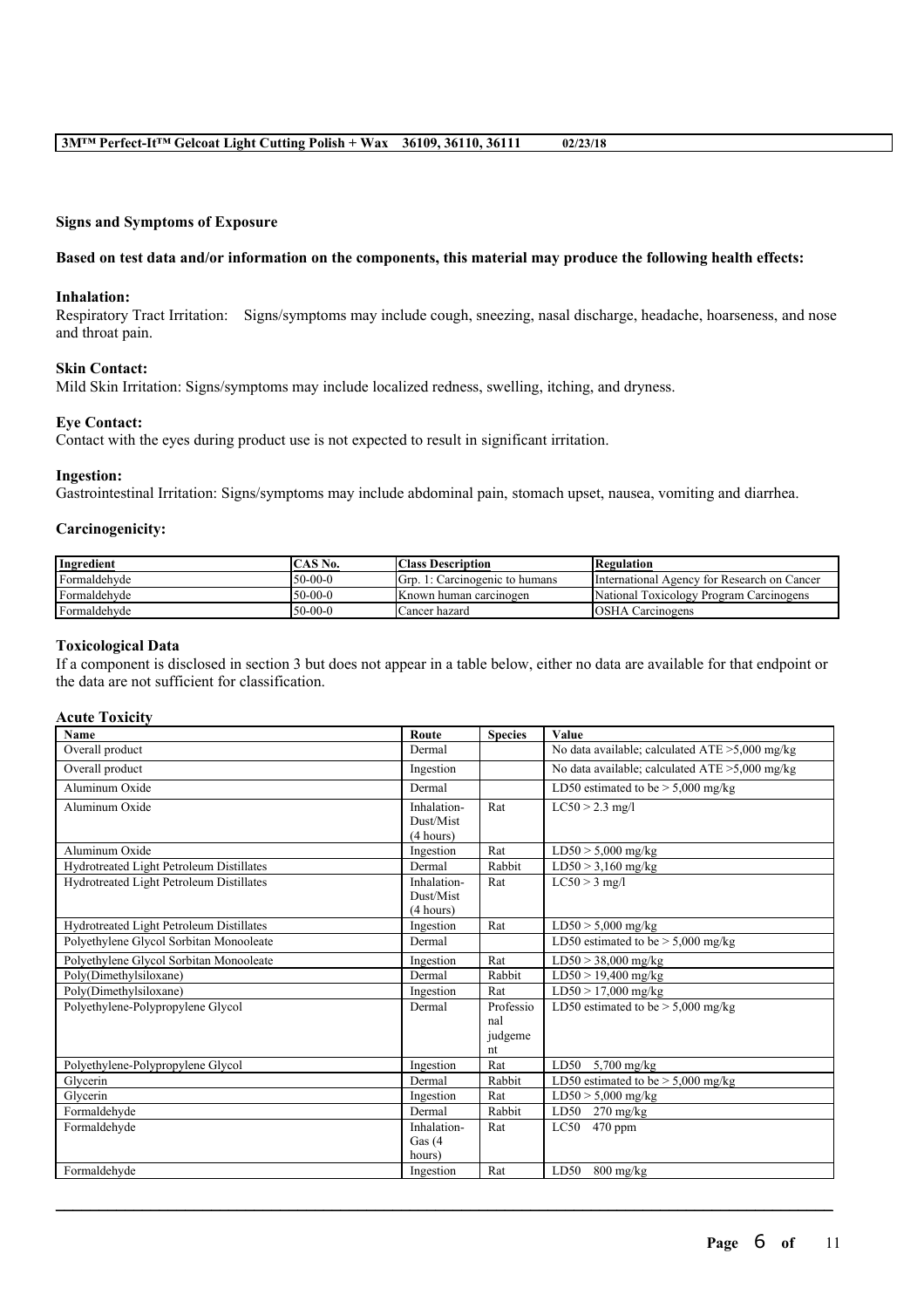# ATE = acute toxicity estimate

# **Skin Corrosion/Irritation**

| Name                                     | <b>Species</b> | Value                     |
|------------------------------------------|----------------|---------------------------|
|                                          |                |                           |
| Aluminum Oxide                           | Rabbit         | No significant irritation |
| Hydrotreated Light Petroleum Distillates | Rabbit         | Mild irritant             |
| Poly(Dimethylsiloxane)                   | Rabbit         | No significant irritation |
| Glycerin                                 | Rabbit         | No significant irritation |
| Formaldehyde                             | official       | Corrosive                 |
|                                          | classifica     |                           |
|                                          | tion           |                           |

## **Serious Eye Damage/Irritation**

| Name                                     | <b>Species</b> | Value                     |
|------------------------------------------|----------------|---------------------------|
|                                          |                |                           |
| Aluminum Oxide                           | Rabbit         | No significant irritation |
| Hydrotreated Light Petroleum Distillates | Rabbit         | Mild irritant             |
| Poly(Dimethylsiloxane)                   | Rabbit         | No significant irritation |
| Glycerin                                 | Rabbit         | No significant irritation |
| Formaldehyde                             | official       | Corrosive                 |
|                                          | classifica     |                           |
|                                          | tion           |                           |

# **Skin Sensitization**

| Name                                     | <b>Species</b> | Value          |
|------------------------------------------|----------------|----------------|
| Hydrotreated Light Petroleum Distillates | Guinea         | Not classified |
|                                          | pig            |                |
| Glycerin                                 | Guinea         | Not classified |
|                                          | pig            |                |
| Formaldehyde                             | Guinea         | Sensitizing    |
|                                          | pig            |                |

# **Respiratory Sensitization**

| Name         | <b>Species</b> | Value                                                                           |
|--------------|----------------|---------------------------------------------------------------------------------|
| Formaldehyde | Human          | Some positive data exist, but the data are not<br>sufficient for classification |

# **Germ Cell Mutagenicity**

| Name                                     | Route    | Value                                          |
|------------------------------------------|----------|------------------------------------------------|
|                                          |          |                                                |
| Aluminum Oxide                           | In Vitro | Not mutagenic                                  |
| Hydrotreated Light Petroleum Distillates | In Vitro | Not mutagenic                                  |
| Formaldehyde                             | In Vitro | Some positive data exist, but the data are not |
|                                          |          | sufficient for classification                  |
| Formaldehyde                             | In vivo  | Mutagenic                                      |

#### **Carcinogenicity**

| Name                                     | Route      | <b>Species</b> | Value                                          |
|------------------------------------------|------------|----------------|------------------------------------------------|
| Aluminum Oxide                           | Inhalation | Rat            | Not carcinogenic                               |
| Hydrotreated Light Petroleum Distillates | Dermal     | Mouse          | Some positive data exist, but the data are not |
|                                          |            |                | sufficient for classification                  |
| Glycerin                                 | Ingestion  | Mouse          | Some positive data exist, but the data are not |
|                                          |            |                | sufficient for classification                  |
| Formaldehyde                             | <b>Not</b> | Human          | Carcinogenic                                   |
|                                          | Specified  | and            |                                                |
|                                          |            | animal         |                                                |

 $\mathcal{L}_\mathcal{L} = \mathcal{L}_\mathcal{L} = \mathcal{L}_\mathcal{L} = \mathcal{L}_\mathcal{L} = \mathcal{L}_\mathcal{L} = \mathcal{L}_\mathcal{L} = \mathcal{L}_\mathcal{L} = \mathcal{L}_\mathcal{L} = \mathcal{L}_\mathcal{L} = \mathcal{L}_\mathcal{L} = \mathcal{L}_\mathcal{L} = \mathcal{L}_\mathcal{L} = \mathcal{L}_\mathcal{L} = \mathcal{L}_\mathcal{L} = \mathcal{L}_\mathcal{L} = \mathcal{L}_\mathcal{L} = \mathcal{L}_\mathcal{L}$ 

# **Reproductive Toxicity**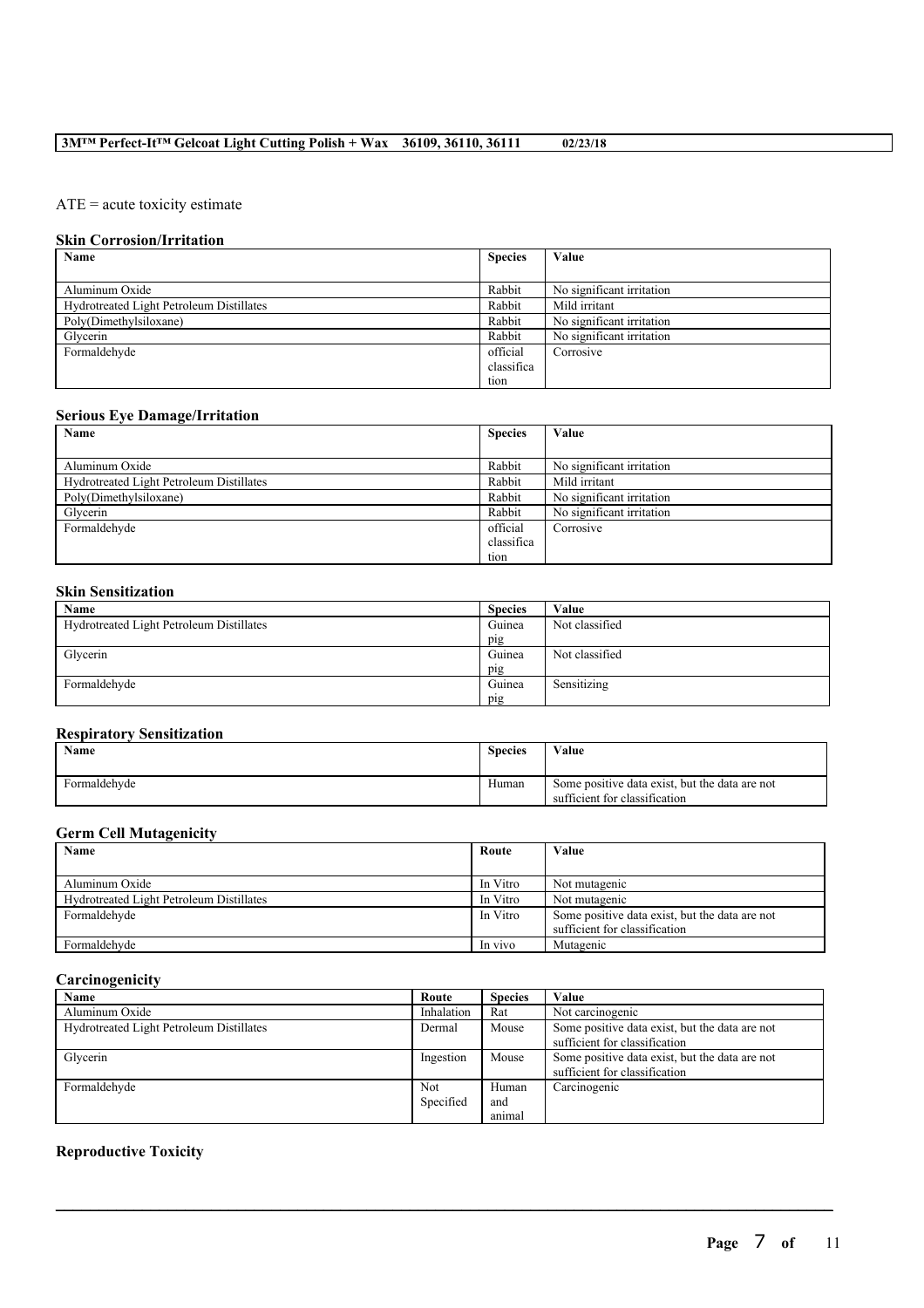| Name         | Route      | Value                                  | <b>Species</b> | <b>Test Result</b> | <b>Exposure</b> |
|--------------|------------|----------------------------------------|----------------|--------------------|-----------------|
|              |            |                                        |                |                    | <b>Duration</b> |
| Glycerin     | Ingestion  | Not classified for female reproduction | Rat            | <b>NOAEL 2,000</b> | 2 generation    |
|              |            |                                        |                | mg/kg/day          |                 |
| Glycerin     | Ingestion  | Not classified for male reproduction   | Rat            | <b>NOAEL 2,000</b> | 2 generation    |
|              |            |                                        |                | mg/kg/day          |                 |
| Glycerin     | Ingestion  | Not classified for development         | Rat            | <b>NOAEL 2,000</b> | 2 generation    |
|              |            |                                        |                | mg/kg/day          |                 |
| Formaldehyde | Ingestion  | Not classified for male reproduction   | Rat            | <b>NOAEL 100</b>   | not             |
|              |            |                                        |                | mg/kg              | applicable      |
| Formaldehyde | Inhalation | Not classified for development         | Rat            | NOAEL 10           | during          |
|              |            |                                        |                | ppm                | gestation       |

# **Reproductive and/or Developmental Effects**

# **Target Organ(s)**

# **Specific Target Organ Toxicity - single exposure**

| <b>Name</b>               | Route      | <b>Target Organ(s)</b> | <b>Value</b>                      | <b>Species</b> | <b>Test Result</b> | <b>Exposure</b> |
|---------------------------|------------|------------------------|-----------------------------------|----------------|--------------------|-----------------|
|                           |            |                        |                                   |                |                    | <b>Duration</b> |
| <b>Hydrotreated Light</b> | Inhalation | central nervous        | May cause drowsiness or           | Human          | <b>NOAEL Not</b>   |                 |
| Petroleum Distillates     |            | system depression      | dizziness                         | and            | available          |                 |
|                           |            |                        |                                   | animal         |                    |                 |
| <b>Hydrotreated Light</b> | Inhalation | respiratory irritation | Some positive data exist, but the |                | <b>NOAEL Not</b>   |                 |
| Petroleum Distillates     |            |                        | data are not sufficient for       |                | available          |                 |
|                           |            |                        | classification                    |                |                    |                 |
| <b>Hydrotreated Light</b> | Ingestion  | central nervous        | May cause drowsiness or           | Professio      | <b>NOAEL</b>       |                 |
| Petroleum Distillates     |            | system depression      | dizziness                         | nal            | Notavailable       |                 |
|                           |            |                        |                                   | judgeme        |                    |                 |
|                           |            |                        |                                   | nt             |                    |                 |
| Formaldehyde              | Inhalation | respiratory system     | Causes damage to organs           | Rat            | $LOAEL$ 128        | 6 hours         |
|                           |            |                        |                                   |                | ppm                |                 |
| Formaldehyde              | Inhalation | respiratory irritation | Some positive data exist, but the | Human          | <b>NOAEL Not</b>   |                 |
|                           |            |                        | data are not sufficient for       |                | available          |                 |
|                           |            |                        | classification                    |                |                    |                 |

# **Specific Target Organ Toxicity - repeated exposure**

| <b>Name</b>    | Route      | <b>Target Organ(s)</b>                                                              | Value                                                                              | <b>Species</b> | <b>Test Result</b>                  | <b>Exposure</b><br><b>Duration</b> |
|----------------|------------|-------------------------------------------------------------------------------------|------------------------------------------------------------------------------------|----------------|-------------------------------------|------------------------------------|
| Aluminum Oxide | Inhalation | pneumoconiosis                                                                      | Some positive data exist, but the<br>data are not sufficient for<br>classification | Human          | <b>NOAEL Not</b><br>available       | occupational<br>exposure           |
| Aluminum Oxide | Inhalation | pulmonary fibrosis                                                                  | Not classified                                                                     | Human          | <b>NOAEL Not</b><br>available       | occupational<br>exposure           |
| Glycerin       | Inhalation | respiratory system  <br>heart   liver   kidney<br>and/or bladder                    | Not classified                                                                     | Rat            | <b>NOAEL 3.91</b><br>mg/l           | 14 days                            |
| Glycerin       | Ingestion  | endocrine system  <br>hematopoietic<br>system   liver  <br>kidney and/or<br>bladder | Not classified                                                                     | Rat            | <b>NOAEL</b><br>10,000<br>mg/kg/day | 2 years                            |
| Formaldehyde   | Dermal     | respiratory system                                                                  | Not classified                                                                     | Mouse          | NOAEL 80<br>mg/kg/day               | 60 weeks                           |
| Formaldehyde   | Inhalation | respiratory system                                                                  | Causes damage to organs through<br>prolonged or repeated exposure                  | Rat            | NOAEL <sub>0.3</sub><br>ppm         | 28 months                          |
| Formaldehyde   | Inhalation | liver                                                                               | Not classified                                                                     | Rat            | <b>NOAEL 20</b><br>ppm              | 13 weeks                           |
| Formaldehyde   | Inhalation | hematopoietic<br>system                                                             | Not classified                                                                     | Mouse          | <b>NOAEL 15</b><br>ppm              | 3 weeks                            |
| Formaldehyde   | Inhalation | nervous system                                                                      | Not classified                                                                     | Mouse          | <b>NOAEL 10</b><br>ppm              | 13 weeks                           |
| Formaldehyde   | Inhalation | endocrine system  <br>immune system  <br>muscles   kidney<br>and/or bladder         | Not classified                                                                     | Rat            | <b>NOAEL 15</b><br>ppm              | 28 months                          |

 $\mathcal{L}_\mathcal{L} = \mathcal{L}_\mathcal{L} = \mathcal{L}_\mathcal{L} = \mathcal{L}_\mathcal{L} = \mathcal{L}_\mathcal{L} = \mathcal{L}_\mathcal{L} = \mathcal{L}_\mathcal{L} = \mathcal{L}_\mathcal{L} = \mathcal{L}_\mathcal{L} = \mathcal{L}_\mathcal{L} = \mathcal{L}_\mathcal{L} = \mathcal{L}_\mathcal{L} = \mathcal{L}_\mathcal{L} = \mathcal{L}_\mathcal{L} = \mathcal{L}_\mathcal{L} = \mathcal{L}_\mathcal{L} = \mathcal{L}_\mathcal{L}$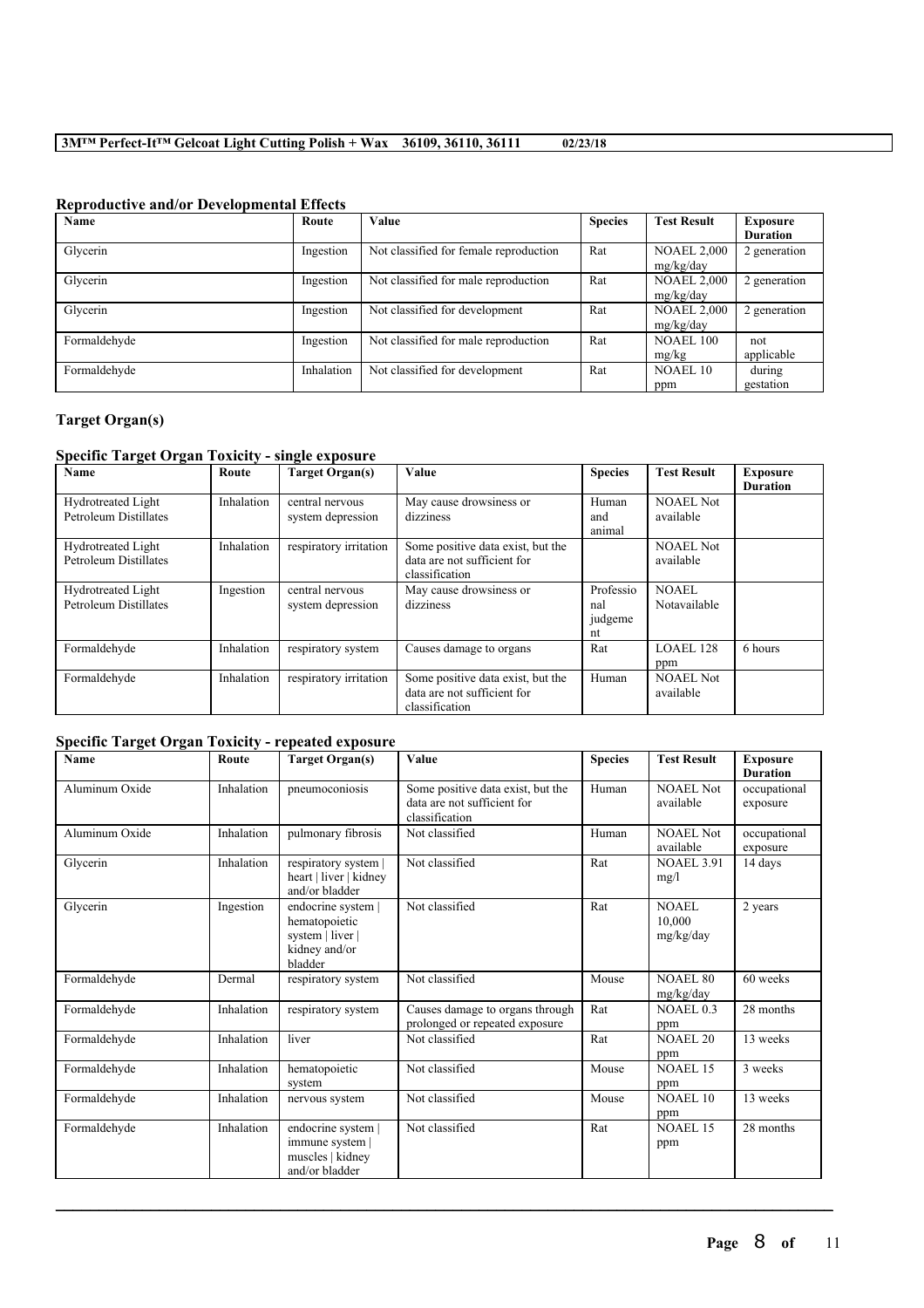| Formaldehyde | Inhalation | gastrointestinal tract                                                                                | Not classified | Rat   | <b>NOAEL 15</b><br>ppm        | 2 years   |
|--------------|------------|-------------------------------------------------------------------------------------------------------|----------------|-------|-------------------------------|-----------|
| Formaldehyde | Inhalation | eves   vascular<br>system                                                                             | Not classified | Rat   | <b>NOAEL 14.3</b><br>ppm      | 2 years   |
| Formaldehyde | Inhalation | heart                                                                                                 | Not classified | Mouse | <b>NOAEL 14.3</b><br>ppm      | 2 years   |
| Formaldehyde | Ingestion  | liver                                                                                                 | Not classified | Rat   | <b>NOAEL 300</b><br>mg/kg/day | 2 years   |
| Formaldehyde | Ingestion  | immune system                                                                                         | Not classified | Rat   | <b>NOAEL 20</b><br>mg/kg/day  | 4 weeks   |
| Formaldehyde | Ingestion  | kidney and/or<br>bladder                                                                              | Not classified | Rat   | <b>NOAEL 15</b><br>mg/kg/day  | 24 months |
| Formaldehyde | Ingestion  | nervous system                                                                                        | Not classified | Rat   | <b>NOAEL 109</b><br>mg/kg/day | 2 years   |
| Formaldehyde | Ingestion  | heart   endocrine<br>system  <br>hematopoietic<br>system   respiratory<br>system   vascular<br>system | Not classified | Rat   | <b>NOAEL 300</b><br>mg/kg/day | 2 years   |
| Formaldehyde | Ingestion  | skin   muscles   eyes                                                                                 | Not classified | Rat   | <b>NOAEL 109</b><br>mg/kg/day | 2 years   |

#### **Aspiration Hazard**

| . .<br>Name                                                           | 'alue                |
|-----------------------------------------------------------------------|----------------------|
| -<br><br>Distillates<br>Petroleum<br>$-0.5$<br>eater<br>- 1 ≭<br>19hf | hazard<br>Aspiration |

Please contact the address or phone number listed on the first page of the SDS for additional toxicological information **on this material and/or its components.**

# **SECTION 12: Ecological information**

## **Ecotoxicological information**

Please contact the address or phone number listed on the first page of the SDS for additional ecotoxicological information on this material and/or its components.

## **Chemical fate information**

Please contact the address or phone number listed on the first page of the SDS for additional chemical fate information on this material and/or its components.

# **SECTION 13: Disposal considerations**

## **13.1. Disposal methods**

Dispose of contents/ container in accordance with the local/regional/national/international regulations.

Dispose of waste product in a permitted industrial waste facility. Empty drums/barrels/containers used for transporting and handling hazardous chemicals (chemical substances/mixtures/preparations classified as Hazardous as per applicable regulations) shall be considered, stored, treated & disposed of as hazardous wastes unless otherwise defined by applicable waste regulations. Consult with the respective regulating authorities to determine the available treatment and disposal **facilities** 

 $\mathcal{L}_\mathcal{L} = \mathcal{L}_\mathcal{L} = \mathcal{L}_\mathcal{L} = \mathcal{L}_\mathcal{L} = \mathcal{L}_\mathcal{L} = \mathcal{L}_\mathcal{L} = \mathcal{L}_\mathcal{L} = \mathcal{L}_\mathcal{L} = \mathcal{L}_\mathcal{L} = \mathcal{L}_\mathcal{L} = \mathcal{L}_\mathcal{L} = \mathcal{L}_\mathcal{L} = \mathcal{L}_\mathcal{L} = \mathcal{L}_\mathcal{L} = \mathcal{L}_\mathcal{L} = \mathcal{L}_\mathcal{L} = \mathcal{L}_\mathcal{L}$ 

# **SECTION 14: Transport Information**

For Transport Information, please visit http://3M.com/Transportinfo or call 1-800-364-3577 or 651-737-6501.

# **SECTION 15: Regulatory information**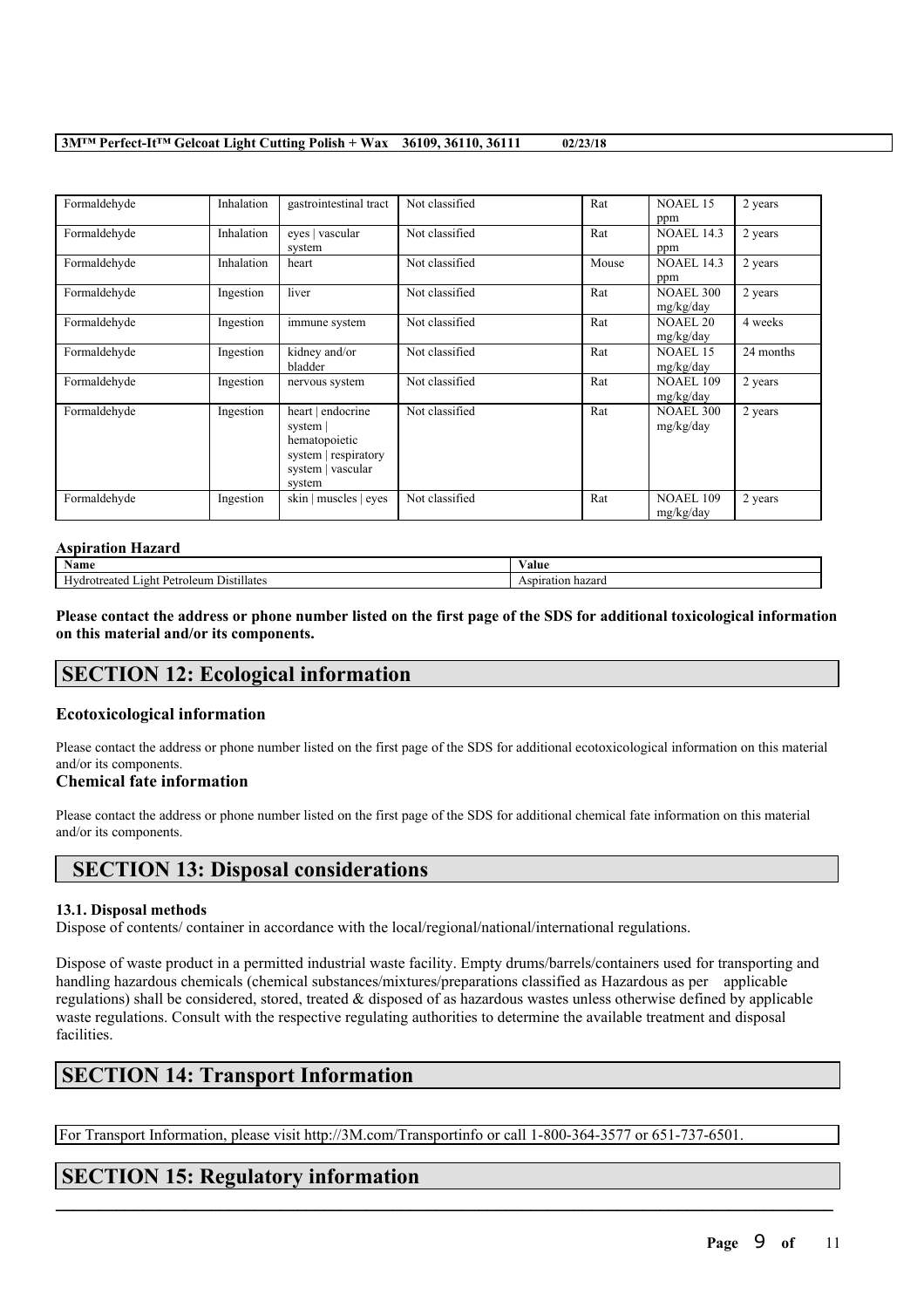## **15.1. US Federal Regulations**

Contact 3M for more information.

| <b>Physical Hazards</b> |  |
|-------------------------|--|
| Not applicable          |  |
|                         |  |
| <b>Health Hazards</b>   |  |

Not applicable

### Section 313 Toxic Chemicals subject to the reporting requirements of that section and 40 CFR part 372 (EPCRA):

| Ingredient                              | C.A.S. No | $\%$ by Wt           |  |
|-----------------------------------------|-----------|----------------------|--|
| Aluminum Oxide                          | 1344-28-1 | Trade Secret 10 - 30 |  |
| Aluminum Oxide (ALUMINUM OXIDE (FIBROUS | 1344-28-1 | $10 - 30$            |  |
| FORMS ONLY))                            |           |                      |  |

## **15.2. State Regulations**

Contact 3M for more information.

#### **15.3. Chemical Inventories**

The components of this product are in compliance with the chemical notification requirements of TSCA.

Contact 3M for more information.

#### **15.4. International Regulations**

Contact 3M for more information.

#### **This SDS has been prepared to meet the U.S. OSHA Hazard Communication Standard, 29 CFR 1910.1200.**

# **SECTION 16: Other information**

# **NFPA Hazard Classification**

**Health:** 1 **Flammability:** 0 **Instability:** 0 **Special Hazards:** None

National Fire Protection Association (NFPA) hazard ratings are designed for use by emergency response personnel to address the hazards that are presented by short-term, acute exposure to a material under conditions of fire, spill, or similar emergencies. Hazard ratings are primarily based on the inherent physical and toxic properties of the material but also include the toxic properties of combustion or decomposition products that are known to be generated in significant quantities.

| <b>Document Group:</b> | 34-6120-9 | <b>Version Number:</b>  | 5.00     |
|------------------------|-----------|-------------------------|----------|
| <b>Issue Date:</b>     | 02/23/18  | <b>Supercedes Date:</b> | 05/05/16 |

DISCLAIMER: The information in this Safety Data Sheet (SDS) is believed to be correct as of the date issued.3MMAKES NO WARRANTIES, EXPRESSED OR IMPLIED, INCLUDING, BUT NOT LIMITED TO, ANY IMPLIED WARRANTY OF MERCHANTABILITY OR FITNESS FOR A PARTICULAR PURPOSE OR COURSE OF PERFORMANCE OR USAGE OF TRADE.User is responsible for determining whether the3Mproduct is fit for a particular purpose and suitable for user's method of use or application.Given the variety of factors that can affect the use and application of a3Mproduct, some of which are uniquely within the user's knowledge and control, it is essential that the user evaluate the 3Mproduct to determine whether it is fit for a particular purpose and suitable for user's method of use or application.

 $\mathcal{L}_\mathcal{L} = \mathcal{L}_\mathcal{L} = \mathcal{L}_\mathcal{L} = \mathcal{L}_\mathcal{L} = \mathcal{L}_\mathcal{L} = \mathcal{L}_\mathcal{L} = \mathcal{L}_\mathcal{L} = \mathcal{L}_\mathcal{L} = \mathcal{L}_\mathcal{L} = \mathcal{L}_\mathcal{L} = \mathcal{L}_\mathcal{L} = \mathcal{L}_\mathcal{L} = \mathcal{L}_\mathcal{L} = \mathcal{L}_\mathcal{L} = \mathcal{L}_\mathcal{L} = \mathcal{L}_\mathcal{L} = \mathcal{L}_\mathcal{L}$